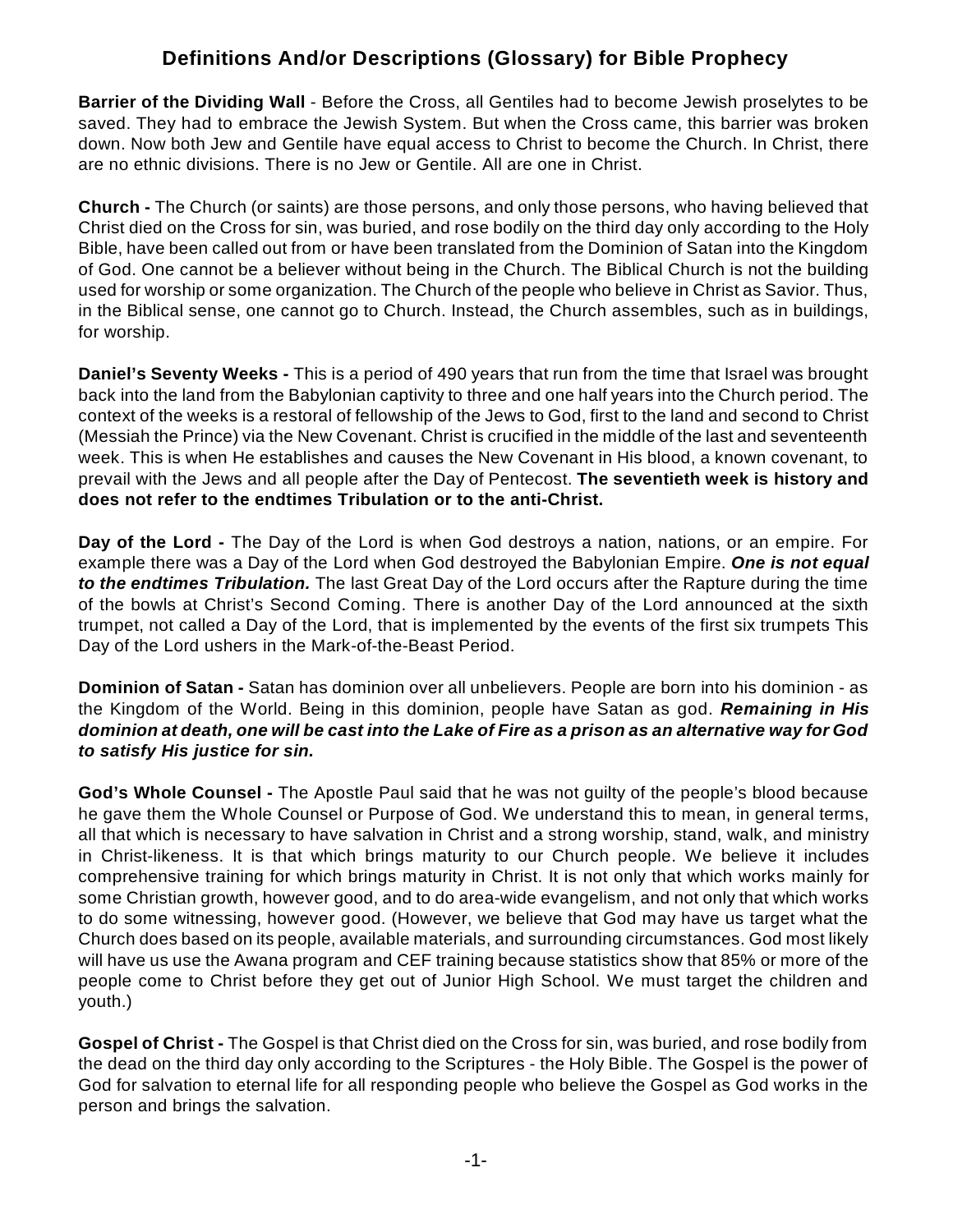**Great Commission of Christ -** The intent and scope of the Great Commission is that Church works so that every person in the world hears Christ's Gospel and converts are discipled to become mature in Christ-likeness with high-skill spiritual ability. This is in contrast to doing only some evangelism and working only for some spiritual growth.

**Hell -** Hell is the temporary residing place for all unbelievers after death but before the final judgments occur**.** It is different from and is not equal to the Lake of Fire which is the permanent or eternal dwelling place for unbelievers.

**Kingdom of God -** The Kingdom of God is His rule from heaven over everything that exists. Those who believe in the Cross are translated into His Kingdom as citizens to be ruled by God forever. Being in this Kingdom, believers have God the Father and the Lord Jesus Christ as God. *(This is a different kingdom than the Kingdom of Israel ruled from the earth.)*

**Knowledge of Good and Evil -** The Knowledge of Good and Evil is the knowledge of everything around us so that, if we have this knowledge, we think we are wise, and thus, allows us, we think, to run our own lives and attempt to work all things together for good ourselves, independent of God. However, it leads to sin because it is minus the wisdom, character qualities, attributes, and comprehension of God that leads a person to live holy and righteously without sin. It leads one to use their own minds for direction, instead of using only what comes from God. So it ends up with a life that is disobedient to God and is sinful.

**Lake of Fire** - The Lake of Fire is the final and everlasting residing location for all unbelievers after their resurrection and judgment. God uses the Lake of Fire as a prison to satisfy His Justice for sin of those who would not accept God's love offer in the Cross of Christ for His satisfied Justice. There is no spiritual or physical light of any kind in the Lake of Fire. Unbelievers in going to the Lake of Fire are without excuse because they had opportunity to seek after God because they knew of His power in creation.

**New Jerusalem** - The New Jerusalem is the eternal resting place or location of believers after their resurrection. It is heaven. Believers will live without sin in close fellowship with God.

**Pattern Sequence -** This sequence is a series of events that bring discipline on God's selected favored nations while in the sequence. It was used many times with Old Testament Israel. It is now being used with the United States as God's endtimes favored nation. It contains a sequence of blessings, warnings, calamity, divine discipline under international government, deliverance, and destruction of the sinful. One is used to terminate history. The endtimes discipline portion, we call the Tribulation. The Church is delivered at its end to Christ in the Rapture, and afterward, all unbelievers are killed.

**Rapture -** This a non-biblical word, accepted by the Church, that refers to the sudden and forceful catching up of believers in Christ to meet Him in the clouds, in the air, above the earth as He comes with the dead saints, who rise first, at His Second Coming.

**Second Coming of Christ -** Christ comes with all the dead saints at the end of the Tribulation to rapture the living saints and bring the consummation of history. His Second Coming covers the period of the Rapture, the 1000 years, the bowls, the resurrections, and the judgments. It includes the time of the Great White Throne for the final judgment of unbelievers. **Christ comes with and for His saints at the same time.**

**Seven-sealed Scroll of the Book of Revelation -** The events of the seven-sealed scroll is how Christ wins back the Title Deed of the Earth from Satan. Most of these events occur just before Christ's